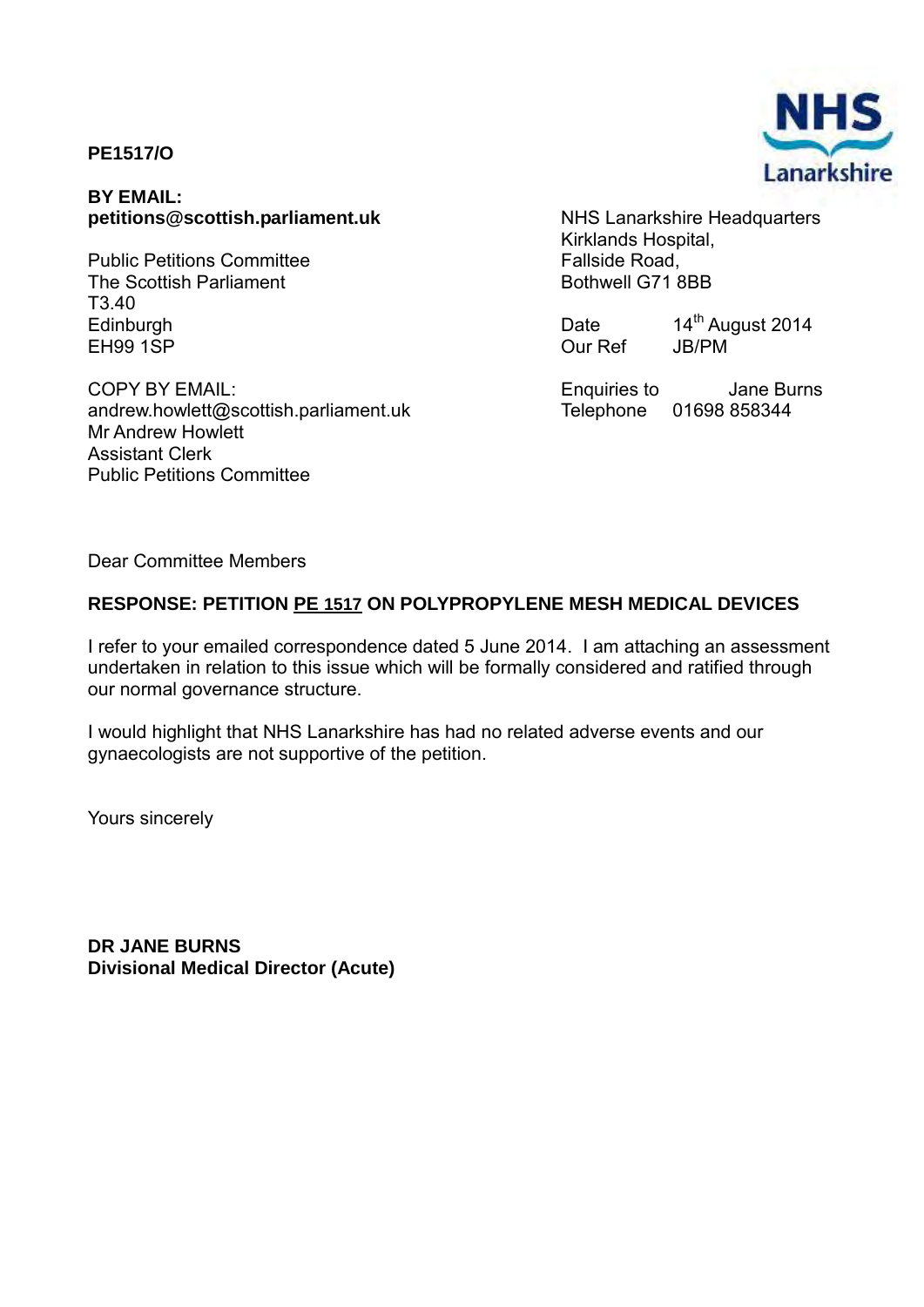



#### **SBAR Synthetic Transvaginal Implants Situation** The Scottish Government issued a request to all Health Boards via the acting chief medical officer in June 2014 to consider suspending the use of synthetic mesh products in surgery for pelvic organ prolapsed and stress urinary incontinence pending findings of a review set up by the European Commission Scientific Committee on Emerging and Newly Identified Health Risks anticipated to report in January 2015. Additionally Boards have been asked to review their adverse incident procedures in relation to these implants. **Background** Synthetic meshes and tapes have been used for several years for the management of pelvic organ prolapse (POP) and stress urinary incontinence (SUI). They were developed as an alternative to traditional surgeries which reported high failure and recurrence rates. Concerns relating to mesh or tape erosion, long term post operative pain and sexual dysfunction have been recently highlighted in the media and been a precipitant for the review highlighted above. Additionally an increasing number of class actions have been raised against Health Boards including Lanarkshire. Lanarkshire has thus reviewed local procedures and processes for the management of POP and SUI including governance processes in this regard.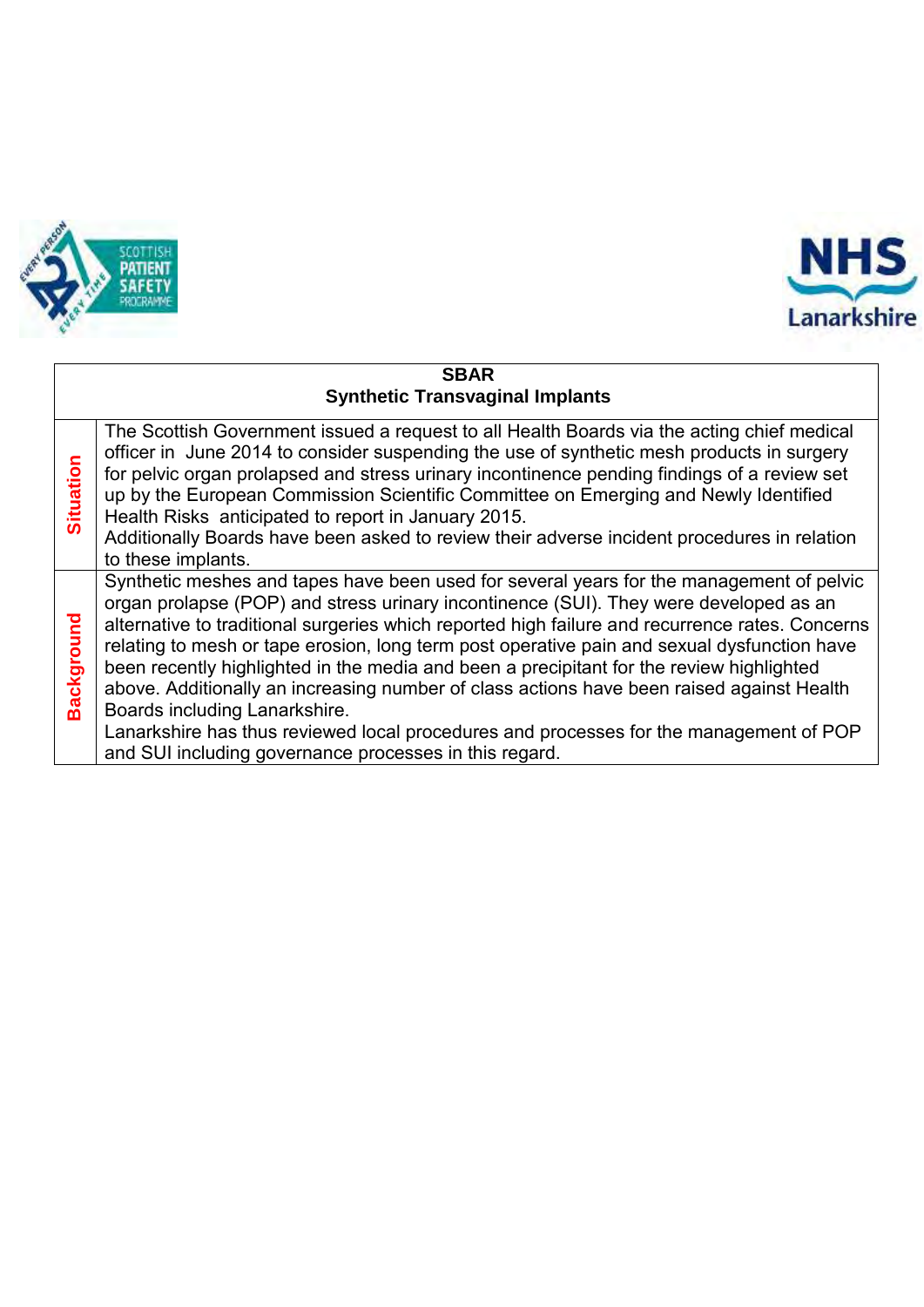| There are currently 4 Urogynaecologists in Lanarkshire undertaking mesh and tape<br>procedures for management of POP and SUI.<br>The urogynaecologists withdrew the use of synthetic polypropylene mesh for POP in<br>April 2013 and since then have been using a Biodegradable graft "Surgisis" which is subject<br>to prospective audit (attached ppt). The recommendation for suspension relates solely to<br>synthetic and not biological grafts.<br>Until the recent Scottish government correspondence Lanarkshire urogynaecologists had<br>continued to use synthetic polypropylene mid-urethral slings (SMUS) commonly referred to<br>as tapes for the management of SUI due to the wealth of medical evidence and NICE<br>guidance supporting their efficacy and low complication rate (1-4). This service has currently<br>been suspended. Lanarkshire have R+D approval for the prospective multi-centre study of<br>single incision mini sling "SIMS Study", and have published interim findings in this regard<br>(5,) and will continue to offer women recruitment to this study for management of SUI. The<br>Cabinet Secretary has endorsed the use of synthetic mesh for women being entered into<br>clinical trials. Women who decline entry and wish to opt for traditional surgery will be referred<br>to the Tertiary Urogynaecology Centre in Glasgow for ongoing care.<br>All women having surgery are given patient information leaflets and consent is fully<br>documented within the case record. |
|-----------------------------------------------------------------------------------------------------------------------------------------------------------------------------------------------------------------------------------------------------------------------------------------------------------------------------------------------------------------------------------------------------------------------------------------------------------------------------------------------------------------------------------------------------------------------------------------------------------------------------------------------------------------------------------------------------------------------------------------------------------------------------------------------------------------------------------------------------------------------------------------------------------------------------------------------------------------------------------------------------------------------------------------------------------------------------------------------------------------------------------------------------------------------------------------------------------------------------------------------------------------------------------------------------------------------------------------------------------------------------------------------------------------------------------------------------------------------------------------------------------------------------|
| <b>Current Audit and Governance:</b><br>Lanarkshire have been productive in both retrospective and prospective audit in relation to<br>urogynaecology procedures.                                                                                                                                                                                                                                                                                                                                                                                                                                                                                                                                                                                                                                                                                                                                                                                                                                                                                                                                                                                                                                                                                                                                                                                                                                                                                                                                                           |
| The datix system is used to report adverse incidents following surgery but it is recognised<br>that this has not been robust in the past. A gynaecology risk management group has been<br>established and a trigger list for reporting has been launched and is now incorporated into<br>the electronic datix reporting system. Administrative support has also been provided<br>recently which will aid with the production of monthly reports.<br>Lanarkshire Urogynaecologists support the Scottish Pelvic Floor Network statement that all<br>complications following mesh/tape procedures are reported to MHRA and audit their<br>outcomes using a national database such as one provided by British Society of<br>Urogynaecologists (BSUG) (6). Both statements are also supported by Royal College of<br>Obstetricians and Gynaecologists, British Society of Urogynaecology, European<br>Urogynaecological Association and International Urogynaecological Association.                                                                                                                                                                                                                                                                                                                                                                                                                                                                                                                                             |
|                                                                                                                                                                                                                                                                                                                                                                                                                                                                                                                                                                                                                                                                                                                                                                                                                                                                                                                                                                                                                                                                                                                                                                                                                                                                                                                                                                                                                                                                                                                             |